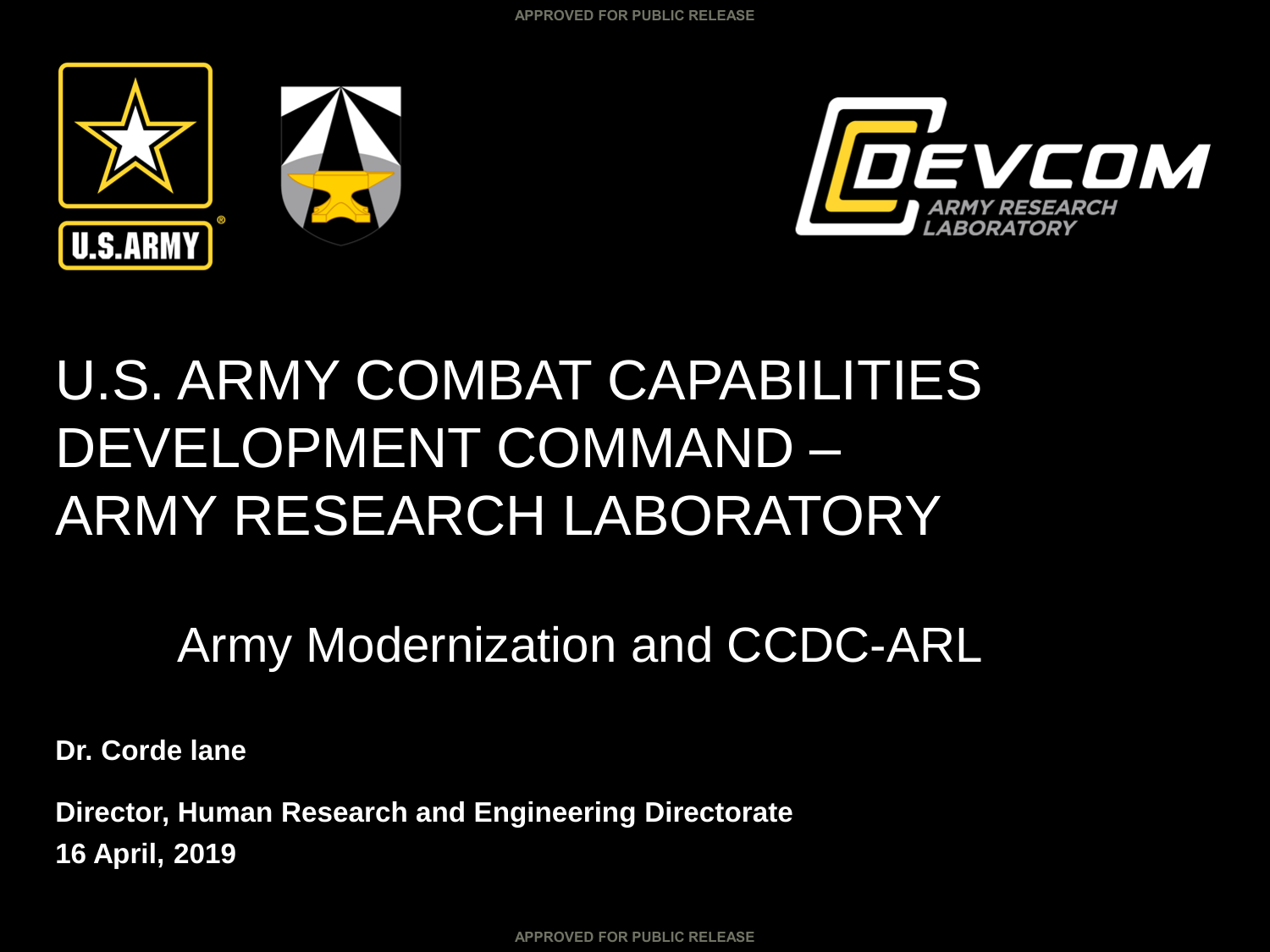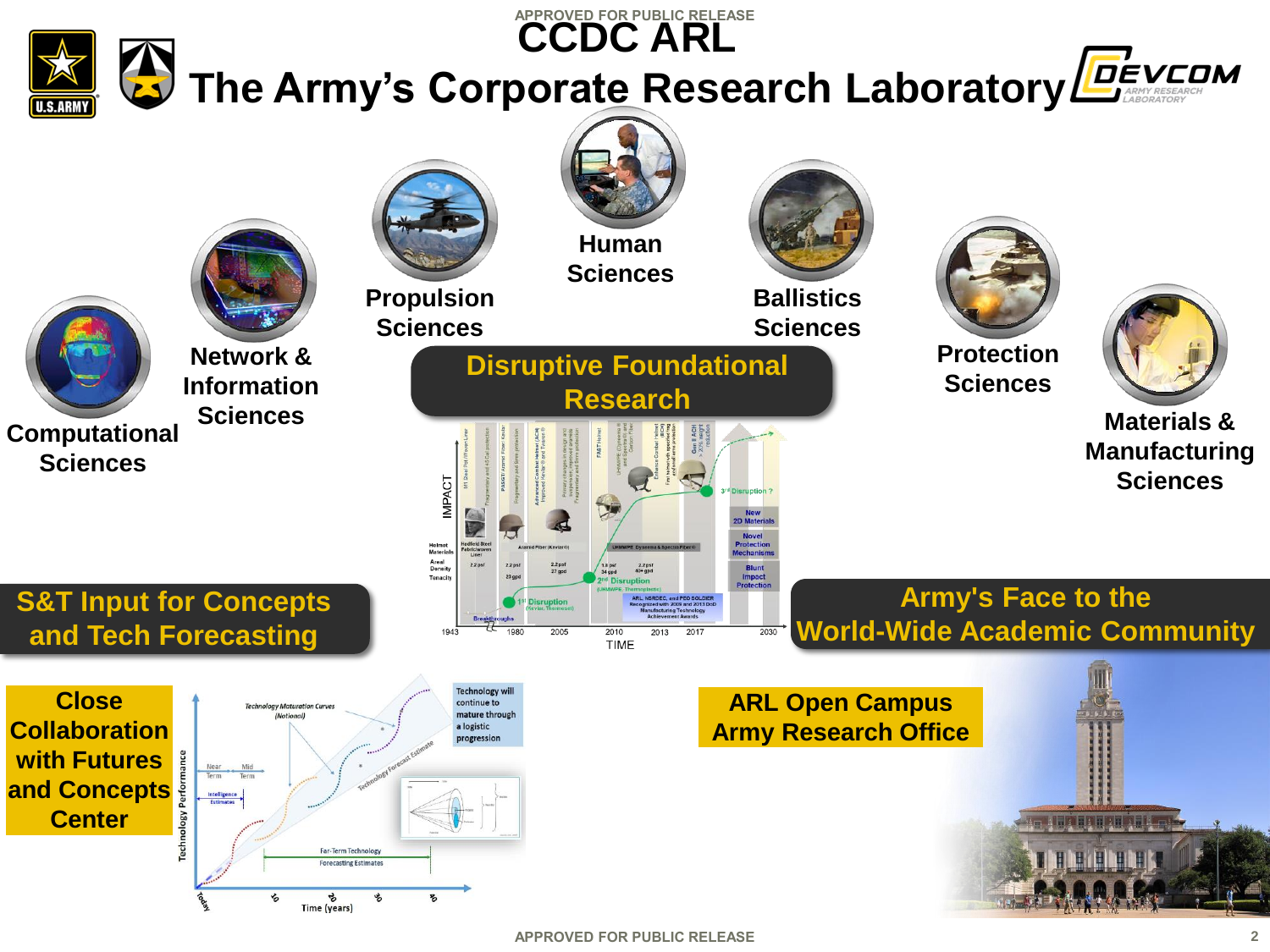**APPROVED FOR PUBLIC RELEASE**



### **ESSENTIAL RESEARCH PROGRAMS (ERP)**



### **Aligned to the Army's Modernization Priorities for Mid & Far Term**

**Long Range Distributed & Cooperative Engagements Protection and Autonomy to Convergence of Lethality,** 



#### **Quantum PNT**



**Foundational Research for EW in Multi-Domain Operations**



**Versatile Tactical Power and Propulsion** 



**Dominate Ground Combat** 



**Physics of Soldier Protection to Defeat Evolving Threats**



#### **AI for Maneuver and Mobility**



### **Human Autonomy Teaming**



**Science of Additive Manufacturing for Modular Munitions**



**Transformational Synthetic Biology for Military Environments**